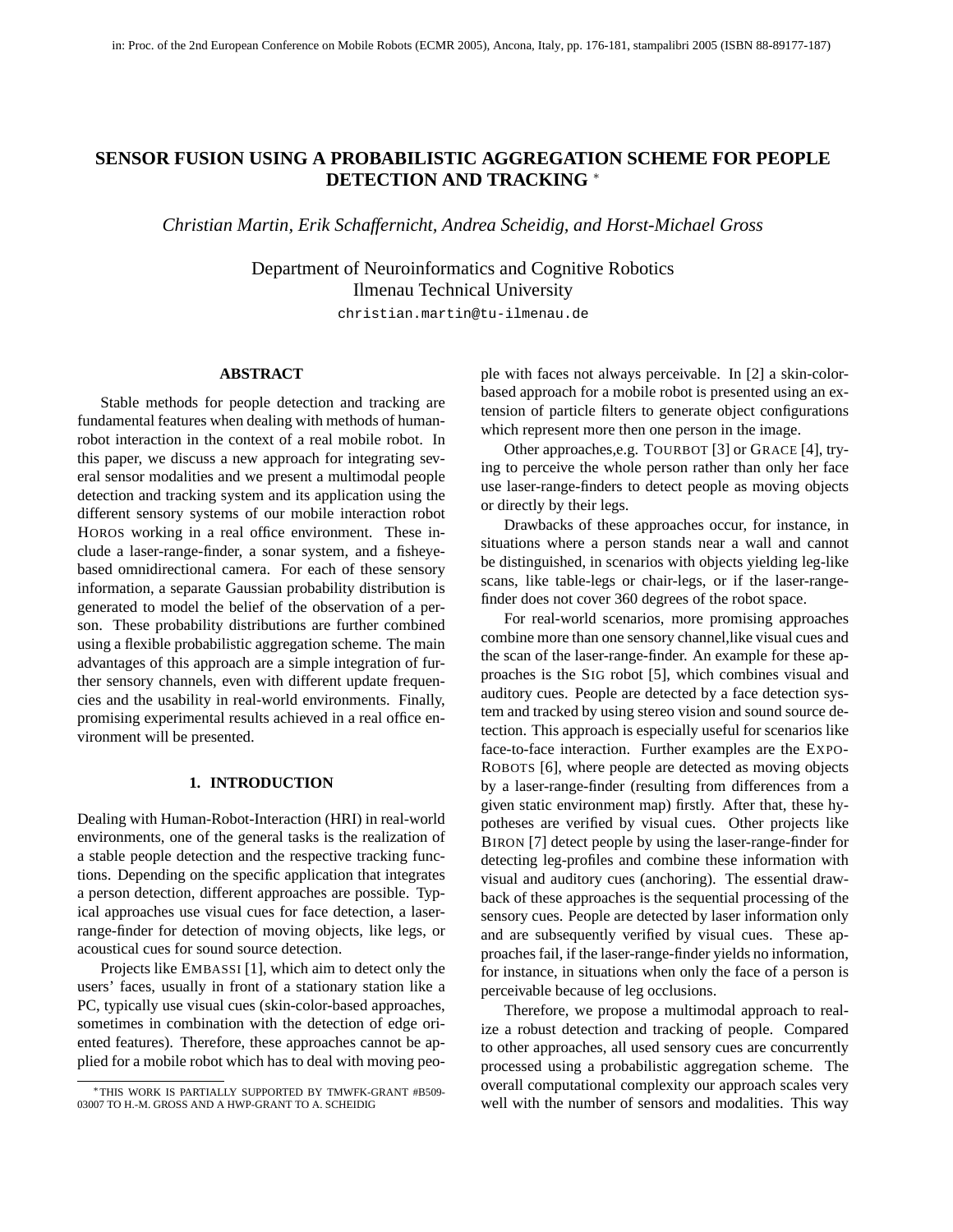people are not only detected by only one feature. They can be detected by their legs and their faces or by only one of this features, respectively. The main advantage of our approach is the simple expandability by integrating further sensory channels, like sound sources, because of the used aggregation scheme.

As sensory channels we use the different sensory modalities of HOROS: the omnidirectional camera, the sonar sensors, and the laser-range-finder (see section 2). Using these modalities, we generate specific probability-based hypotheses about detected people and combine these probability distributions by *Covariance Intersection* in the aggregation scheme (see section 3). Respective results will be shown in section 4 followed by a short summary and outlook in section 5.

### **2. THE ROBOT SYSTEM** HOROS

To investigate respective methods, we use the mobile interaction robot HOROS as an information system for employees, students, and guests of our institute. The system's task includes that HOROS autonomously moves in the institute, detects people as possible interaction partners and interacts with them, for example, to answer questions like the current whereabouts of specific people.

HOROS hardware pletform is an extended Pioneer-based robot from ActiveMedia. It integrates an on-board PC (Pentium M, 1.6 GHz, 512MB) and is equipped with a laserrange-finder (SICK) and sonar sensors. For the purpose of HRI, this platform was mounted with different interactionoriented modalities (see Figure 1).



**Fig. 1**. Sensory and motory modalities of the mobile interaction robot HOROS (HOme RObot System).

This includes a tablet PC for speech recognition, speech

generation, and pen-based interaction. It was further extended by a robot face which integrates an omnidirectional fisheye camera, two microphones, and two frontal webcams for the analysis of the user features.

Subsequently, the laser-range-finder, the sonar sensors, and the omnidirectional camera are discussed in the context of a person detection.

**Laser-based Information:** The laser-range-finder is a very precise sensor with a resolution of one degree, perceiving the frontal 180 degree field of HOROS (see Figure 2 upper left). It is fixed on the robot approximately 30 cm above the ground. Therefore it can only perceive the legs of people (see Figure 2 bottom left).

Based on the approach presented in [8], we also analyze the scan of the laser-range-finder for leg-pairs using a heuristic method. The measurements are segmented into local groups of similar distance values. Then each segment is checked for different conditions like width, deviation and others that are common for legs. The distance between segments classified as legs is pairwise computed to determine whether this could be a human pair of legs. For each pair found, the distance and direction is extracted.

This yields very good results for distances of people which stand less than 3 meters away. In a greater distance legs will be missed due to the limited resolution of the laserrange-finder. The gaps between single rays become larger than the width of legs. The strongest disadvantage of this approach is its false-positive classification detecting tablelegs, chair-legs and also waste-paper baskets as legs. Also people standing sideway to the robot or are wearing long skirts do not yield appropriate values of the laser-range sensor to detect their legs.

**Sonar-based Information:** HOROS has 16 sonar sensors, arranged at the Pioneer platform approximately 20 cm above the ground. Because of this, a person detection using the sonar sensors does only work by analyzing the sonar scan for leg profiles (see Figure 2, middle).

The disadvantage of these sonar sensors is their high inaccuracy. The measurement depends not only on the distance to an object, but also on the objects material, the direction of the reflecting surface, crosstalk effects when using several sonar sensors and the absorption of the broadcasted sound. Because of these disadvantages, only distances of at least 2 meters can be considered for person detection using these sonar sensors (see Figure 2, middle). This means the sonar sensors yield pretty unreliable and inaccurate values, a fact which has to be considered in the generation of a hypothesis of a person detection. For the purpose of a very simple person detection, we assume that all measurements less than 2 meters could be hypotheses for a person. These hypotheses could be further refined by comparing the position of the hypothesis with a map of the environment. If the hypothesis would correspond to an obstacle in the map,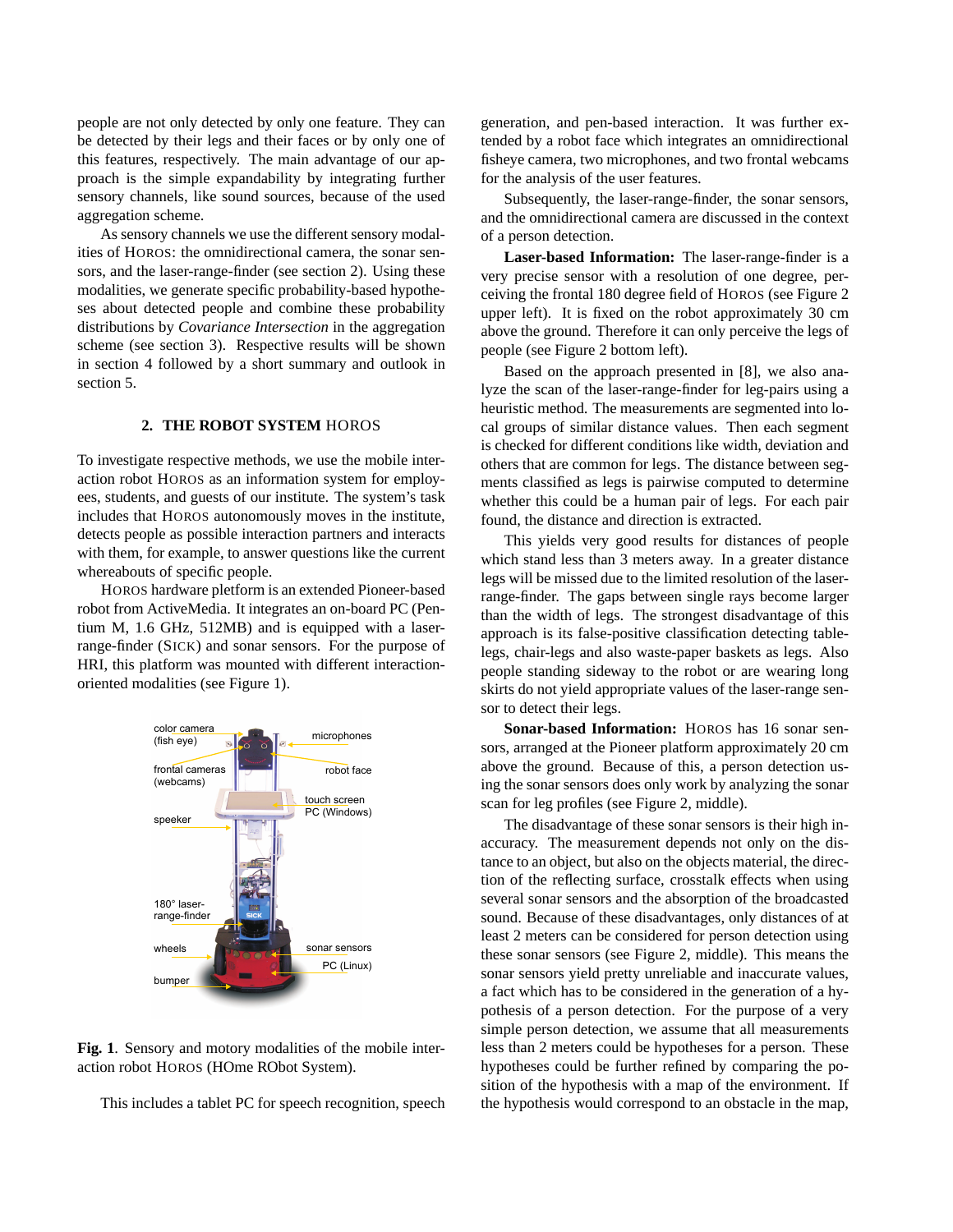

**Fig. 2**. **Top:** Top view of the schematic HOROS. The sensory range used to detect people is depicted grey. **Bottom:** Exemplary sensory inputs from laser-range-finder, sonar, and fisheye camera.

it could be dismissed. The disadvantage of this refinement is, that people standing near by an obstacle would not be considered as a valid hypothesis.

**Fisheye Camera:** For HOROS we use an omnidirectional camera with a fisheye lens yielding a 360 degree view around the robot (see Figure 2 upper right). Because of the task of person detection, the usage of such a camera requires that the position of the camera is lower than the position of the faces. An example of an image resulting from the camera is depicted in Figure 2 bottom right.

To detect people in the omnidirectional camera image a skin-color-based multi-target-tracker [9] is used. This tracking system is based on the condensation algorithm [10]. It has been extended to allow the visual tracking of multiple people at the same time. The particle clouds used to estimate the probability of people in the omnidirectional image will concentrate on the different skin-colored objects. A problem is the possible tracking of skin-color-based objects like wooden objects or cork pinboards. The used approach for person detection is much faster than subsampling the whole image trying to find regions of interest and is resistant to minor interferences.

A person detection using omnidirectional camera images yields hypotheses about the direction of a person but not about the distance. Therefore, the integration of the information from the camera with the information from the laser-range-finder and the sonar sensors results in a more powerful person detection system. Subsequently the developed method for the combination of the sensory systems will be discussed.



**Fig. 3**. Examples for generated hypotheses. The center of each plot represents the robot. **Left:** Hypothesis generated by laser showing a person left in front of the robot. **Middle:** Sonar-based information showing a hypothesis behind the robot. **Right:** Camera-based hypothesis without depth information showing the same person as in the left figure.

#### **3. GENERATION OF USER MODELS**

#### **3.1. User Modeling Using Different Sensor Information**

For the purpose of tracking the information about detected humans is converted into Gaussian distributions  $\phi(\mu, C)$ . The mean  $\mu$  equals the position of the detection in polar coordinates and the covariance matrix C represents the uncertainty about this position. The form of the covariance matrix is sensor-dependent due to the different sensor characteristics described in section 2 and is computed based on a heuristic. Furthermore, the sensors have different error rates of misdetections that have to be taken into account. All computation is done in the cartesian  $r, \varphi$  space. Examples for the resulting distributions are shown in Fig. 3.

**Laser-based Information:** The laser-range-finder is a very precise measure, hence the corresponding covariances are small and the distribution is narrow (see Figure 3 left). The radial variance is fixed for all possible positions, but the variance of the angular coordinate is distance dependent. A sideways step of a person standing directly in front of the robot changes the angle more than the same movement in a distance of 2 meters. The smaller the distance of the detection the larger the variance has to be. The probability of a misdetection is the lowest of the used sensors, but the laserrange-finder only covers the front area of the robot due to sensor arrangement, so hypotheses in the back are ignored when processing laser-based information.

**Sonar Information:** Information from the sonar tends to be very noisy, imprecise und unreliable. Therefore, the variances are large and the impact on the certainty of a hypothesis is minimal (see Figure 3 middle). Nevertheless, the sonar is included to support people tracking behind the robot. So we are able to form an estimate of the distance in vision-based hypotheses.

**Fisheye Camera:** In contrast to the other sensors, the camera can only provide information about the angle of a detection, but not about the distance of a person. Therefore, for the radial variance of the distance coordinate a very large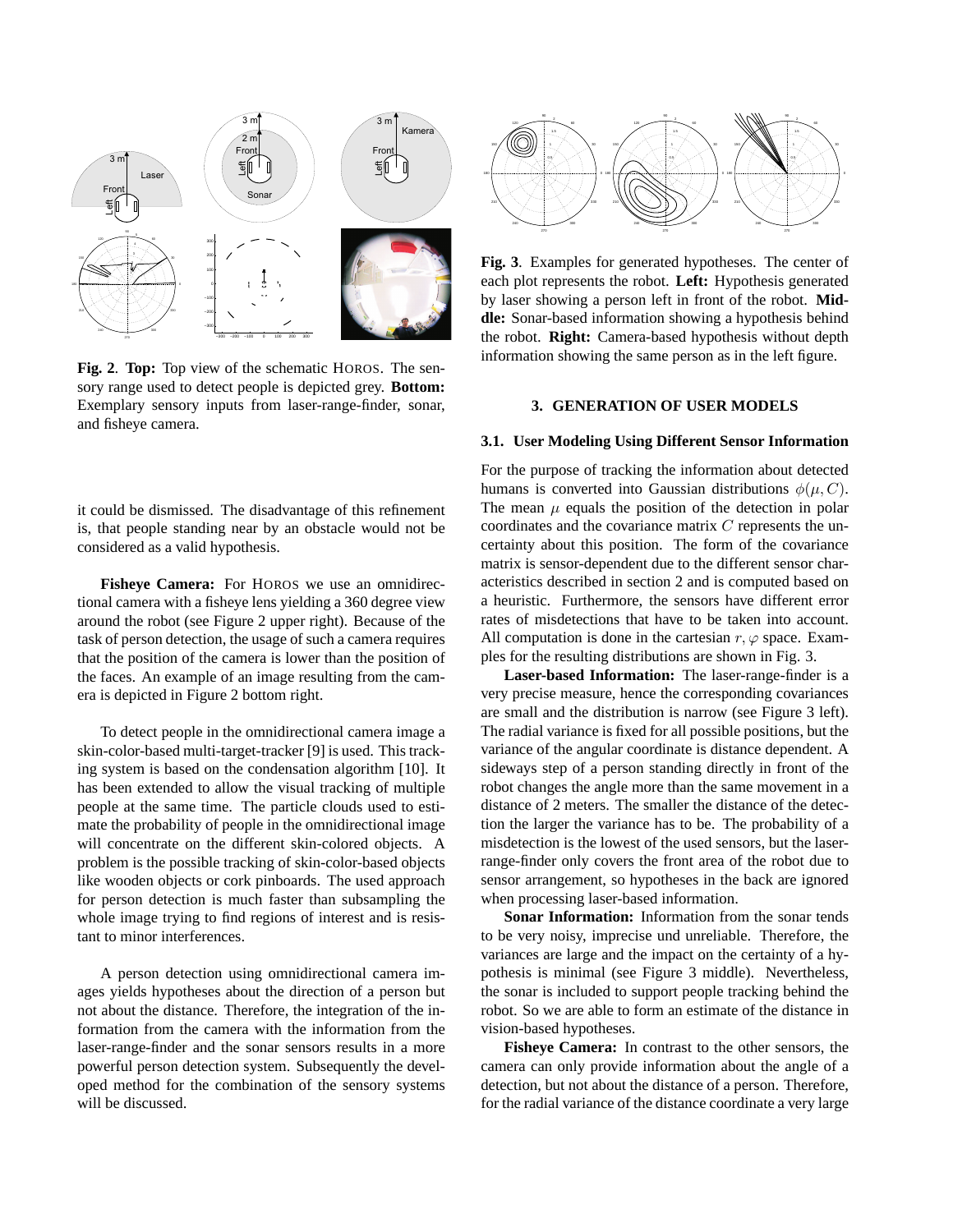value was selected, with a fixed mean value (see Figure 3 right). The angular variance is determined by the angular variance of the particle distribution used in the visual skincolor based person tracker (see Section 2). The information content of a detection in the image of the fisheye camera is controlled by the position of the detection. In the front area of the robot, the influence is lower, because of the available laser as reliable sensor. Behind the robot, the image is the only source to get information about the presence of a person, the sonar has only supporting character. Thus, the relative weight of a visual hypothesis should be higher behind the robot.

The modeling and integration of additional sensorical cues, like sound localization or other features from the camera image, could be done in a similar way as described above.

## **3.2. Multi-Hypotheses Tracking Using Covariance Intersection**

Tracking based on probabilistic methods attempts to improve the estimate  $x_t$  of the position of the people at time t. These estimates  $x_t$  are part of a local map M that contains all hypotheses around the robot. This map is used to aggregate the sensor hypotheses. Therefore, the movements of the robot  $\{u_1, ..., u_t\}$  and the observations about humans  $\{z_1, ..., z_t\}$  have to be taken into account. In other words, the posterior  $p(x_t|u_1, z_1, \ldots, u_t, z_t)$  is estimated. The whole process is assumed to be Markovian. So, the probability can be computed from the previous state probability  $p(x_{t-1})$ , the last executed action  $u_t$  and the current observation  $z_t$ . The posterior is simplified to  $p(x_t|u_t, z_t)$ . After applying the Bayes rule, we get

$$
p(x_t|u_t, z_t) \propto p(z_t|x_t)p(x_t|u_t)
$$
 (1)

where  $p(x_t|u_t)$  can be updated from  $p(x_{t-1}|u_{t-1}, z_{t-1})$ using the motion model of the robot and the assumptions about the typical movements of people.

A Gaussian mixture  $M = \{\mu_i, C_i, w_i | i \in [1, n]\}$  is used to represent the positions of people, where each Gaussian is the estimate for one person.  $\phi_i(\mu_i, C_i)$  is a Gaussian centered at  $\mu_i$  and the covariance matrix  $C_i$ . The weight  $w_i$  $(0 < w_i \leq 1)$  contains information about the contribution of the corresponding Gaussian.

Next, the current sensor readings  $z_t$  have to be integrated, after they have been preprocessed as described earlier. If M does not contains any element at time  $t$ , all generated hypotheses from  $z_t$  are copied to M. Otherwise data association has to be done to determine which elements from  $z_t$  and M refer to the same hypothesis. The Mahalanobis distance  $d_m$  between two Gaussians  $\phi_i \in z_t$  and  $\phi_j \in M$  is

used as association criterion.

$$
\begin{array}{rcl}\n\mu & = & \mu_i - \mu_j \\
C & = & C_i + C_j \\
d_m & = & \mu C^{-1} \mu^T\n\end{array} \tag{2}
$$

This distance is compared to a threshold. As long as there are distances lower than the threshold, the sensor reading i and the hypothesis  $j$  with the minimum distance are merged. The problem of merging hypotheses in case two people pass near each other has to be tackled seperatly. Update is done using the *Covariance Intersection* rule [11]. This technique does not need any information about the correlation between the hypotheses, unlike a *Kalman filter*. The covariances are transformed into the so called *information space* by computing the respective inverses. Then the matrices are combined using a weighted linear combination and propagated to the original space. The new mean is computed with respect to the *information space*.

$$
C_{new}^{-1} = (1 - \omega)C_i^{-1} + \omega C_j^{-1}
$$
  
\n
$$
\mu_{new}^{-1} = C_{new} [(1 - \omega)C_i^{-1} \mu_i + \omega C_j^{-1} \mu_j]
$$
 (3)

The weight  $\omega$  is chosen as

$$
\omega = \frac{|C_i|}{|C_i| + |C_j|} \tag{4}
$$

The criterion for the weight  $\omega$  is to minimize the resulting determinant by prefering the sharper distribution in the intersection process. A very unreliable sensor input will have only minimal influence on the resulting hypothesis.

Sensor readings not matched with a hypothesis of M are introduced as new hypothesis in  $M$ . The weight  $w_i$  is representing the certainty of the corresponding Gaussian. The more sensors support this hypothesis, the higher this weight should be. If the weight passes a threshold, the corresponding hypothesis is considered to be a person. The weight is increased as

$$
w_i(t+1) = w_i(t) + \alpha(1 - w_i(t)),
$$
\n(5)

if that hypothesis has been matched with a sensor reading. The constant  $\alpha \in [0, 1]$  is chosen with respect to the current sensor (see section 3.1). The more reliable the sensor, the higher the  $\alpha$ -weight is. These values were determined based on experiments. In the case of an unmatched hypothesis the weight is decreased.

$$
w_i(t+1) = w_i(t) - (1 - \theta) \frac{t_{new} - t_{old}}{t_v}
$$
 (6)

The term  $t_{new}$  is the current point of time and  $t_{old}$  the moment the last sensory input was processed. A person is considered to be lost if  $t<sub>v</sub>$  seconds passed and no sensor has made a new detection that can be associated with this hypothesis. This temporal control regime is sensor dependent, too. Hypotheses with a weight lower than the threshold  $\theta$ are deleted.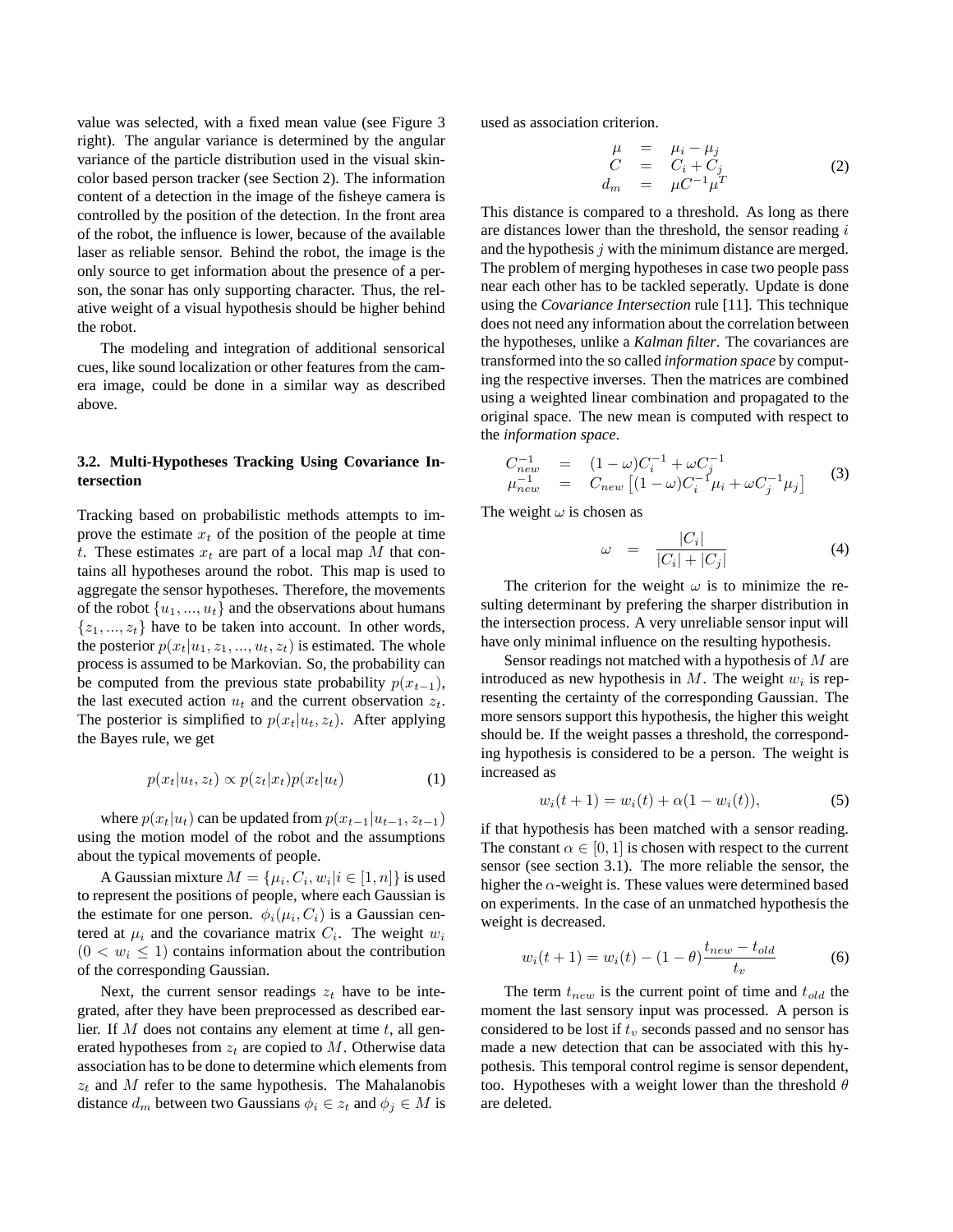

**Fig. 4**. **Aggregation example.** The left picture shows the real office scene from a bird's eye view. Three people are surrounding the robot, who stands in the middle. The three figures in the middle row show the current hypotheses generated by fisheye camera, laser-range-finder, and sonar from top to bottom. No sensor on its own can represent the scene correctly. The final picture displays the aggregated result from the sensors and the previous timestep. This is a correct and sharpened representation of the current situation.

#### **4. EXPERIMENTS AND RESULTS**

The presented system is in use on the HOROS robot in a real-world office environment. The fact of a changing illumination in different rooms and numerous distractions in form of chairs and tables is quite challenging.

Figure 4 shows a typical aggregation example. In this experiment, the robot was standing in the middle of an office room and did not move. Up to three people were moving around the robot. The enviroment contained several distracting objects, like table legs and skin-colored objects. No sensor modality was able to detect the people correctly. Only aggregation over sensors modalities and time led to the proper result.

The system was able to track multiple people correctly with an accuracy of 93% in the experiment. In most cases false negative detections occured behind the robot. The rate of false positive detections is higher, about every forth hypothesis was a misdetection. This is due to the simple cues integrated into the system. But for the intended task of HOROS, the interactive office robot, it is considered to be more important not to miss to many people than finding to many. But there are ways to reduce the amount of false positive detections. Most misdetections are static in the environment, so based on the movement trajectories created by the tracker they can be identified.



**Fig. 5**. **Left:** A trajectory showing a person coming straight towards the robot. **Right:** The person is crossing from left to the right. In doing so the robot is avoided. The varying time intervals between the movements and the associated weights aren't visible in the figure.

The presented system improved the performance in the area behind the robot only slightly compared to a simple skin-color tracker. This is, because the sonar-based sensors do not provide many useful information for the tracking task. The main contribution of the sonar sensors is the addition of distance information to existing hypotheses extracted from the fisheye camera and preventing a precipitate extinction of hypotheses in cases of sudden changes in the illumination. In this case, the skin-color tracker will presumably fail, but if the sonar-based information still confirms the presence of the person at the respective position, the hypothesis will not be deleted until the skin-color tracker has recovered.

In the front area of the robot, the system clearly outperforms single sensor-based tracking. Here the influence of the sonar on the result is not observable, because in most cases the laser-range-finder generates hypotheses more precisely. The laser reduces the deficiency of the skin-color tracker, while the skin-color based information compensates the shortcomings of the laser. These results are observable in Fig. 4. This leads to the assumption that the inclusion of additional sensory systems generating hypotheses about people (e.g. sound source hypotheses) will further improve the performance of this tracking system.

The system was practically tested in the context of a survey task. HOROS was standing in a hallway in our institute building. His task was to attract attention of people that came by. As soon as the system recognized a person near him, the robot addressed the visitor to come nearer. He then offered to participate in a survey about desired future functionality of HOROS. The people tracking module was used to detect break offs, thus if the user was leaving before finishing the survey. The robot tried to fetch them back and finalize the survey. After the successfull completion of the interaction or a defined time interval with no person coming back, the cycle began again with HOROS waiting for the next interaction partner. The experiment was made in the absence of any visible staff members, so the people could